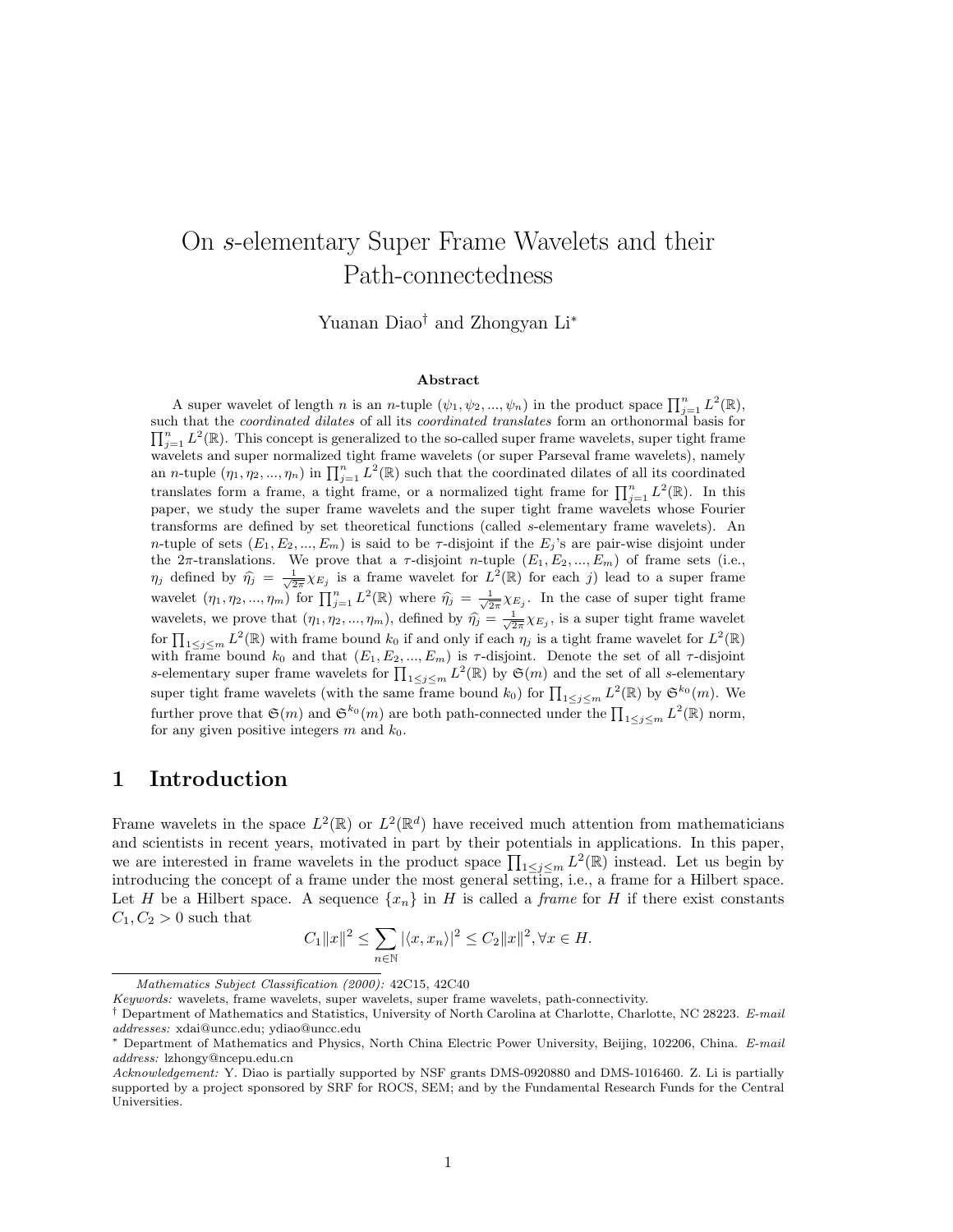If  $C_1 = C_2 = C$ ,  $\{x_n\}$  is called a *tight frame* and the constant C is called the frame bound for  $\{x_n\}$ . In particular, if  $C_1 = C_2 = 1$ , then  $\{x_n\}$  is called a normalized tight frame, or a Parseval frame. In the case that  $H = L^2(\mathbb{R})$  and the sequence considered is of the form

$$
\{D^{k}T^{\ell}\psi : k,\ell \in \mathbb{Z}\} = \{2^{\frac{k}{2}}\psi(2^{k}t - \ell : k,\ell \in \mathbb{Z}\},\tag{1.1}
$$

where  $\psi(t) \in L^2(\mathbb{R})$ , T and D are the translation and dilation unitary operators acting on  $L^2(\mathbb{R})$ defined by

$$
(Tf)(t) = f(t-1) \text{ and } (Df)(t) = \sqrt{2}f(2t), \forall f \in L^{2}(\mathbb{R}),
$$
\n(1.2)

then  $\psi$  is called a *frame wavelet* of  $L^2(\mathbb{R})$  if sequence (1.1) is a frame of  $L^2(\mathbb{R})$ , i.e.,

$$
C_1||f||^2 \le \sum_{n,\ell \in \mathbb{Z}} |\langle \{D^n T^\ell \psi, f \rangle \}^2 \le C_2||f||^2, \ \forall f \in L^2(\mathbb{R}^2),\tag{1.3}
$$

Similarly,  $\psi$  is called a *tight frame wavelet* of  $L^2(\mathbb{R})$  if (1.1) is a tight frame, and a *normalized tight* frame wavelet (or Parseval frame wavelet) for  $L^2(\mathbb{R})$  if (1.1) is a normalized tight frame. In the special case that (1.1) forms an orthonormal basis for  $L^2(\mathbb{R})$ ,  $\psi$  is simply called a wavelet for  $L^2(\mathbb{R})$ . If a frame, a tight frame, or a normalized tight frame wavelet  $\psi$  has the property  $\widehat{\psi} = \frac{1}{\sqrt{2}}$  $\frac{1}{2\pi}\chi_E$  for some measurable set  $E \subset \mathbb{R}$ , then  $\psi$  is called an s-elementary frame, tight frame, or normalized tight frame wavelet respectively.

In this paper, we are interested in the case where the Hilbert space is the product (or direct sum) space  $\prod_{1\leq j\leq m} L^2(\mathbb{R})$  (or  $\bigoplus_{1\leq j\leq m} L^2(\mathbb{R})$ ) and the frame sequence is generated by a single element in the space via coordinated dilates and translates. More precisely, we are interested in the case when the frame of  $\prod_{1 \leq j \leq m} L^2(\mathbb{R})$  is given by

$$
\{D^k T^\ell(\eta_1, \eta_2, ..., \eta_m) : k, \ell \in \mathbb{Z}\} = \{(D^k T^\ell \eta_1, ..., D^k T^\ell \eta_m) : k, \ell \in \mathbb{Z}\}
$$
(1.4)

where  $(\eta_1, \eta_2, ..., \eta_m) \in \prod_{1 \leq j \leq m} L^2(\mathbb{R})$  is a fixed element. Following the terminology used before (as in [12]) and with a stress on the difference of the underline space, we will then call  $(\eta_1, \eta_2, ..., \eta_m)$ a super frame wavelet (of length m) for  $\prod_{1 \leq j \leq m} L^2(\mathbb{R})$ . Similarly,  $(\eta_1, \eta_2, ..., \eta_m)$  is called a super tight frame wavelet (of length m) for  $\prod_{1 \leq j \leq m}^{-1} L^2(\mathbb{R})$  if  $\{D^k T^\ell(\eta_1, \eta_2, ..., \eta_m) : k, \ell \in \mathbb{Z}\}$  $\{(D^kT^{\ell}\eta_1,...,D^kT^{\ell}\eta_m): k,\ell \in \mathbb{Z}\}\$ is a tight frame for  $\prod_{j=1}^n L^2(\mathbb{R})$ . In the special case that the tight frame bound is one,  $(\eta_1, \eta_2, ..., \eta_m)$  is called a normalized super tight frame wavelet, or asuper Parseval frame wavelet. The concept of the super Parseval frame wavelets was first introduced and studied in [12]. Notice that the notation  $\bigoplus_{1\leq j\leq m} L^2(\mathbb{R})$  is used in [12] instead of  $\prod_{1\leq j\leq m} L^2(\mathbb{R})$ (but they are equivalent since  $m$  is finite). See the remark following [12, Definition 5.5]. Notice that this is very different from the usual Parseval frame for  $\prod_{1 \leq j \leq m} L^2(\mathbb{R})$  induced by the individual Parseval frame wavelets  $\eta_j$ , which is of the form  $(0, ..., 0, D^{\vec{k}} \bar{T}^{\ell} \eta_j, 0, ..., 0)$   $(1 \leq j \leq n, k, \ell \in \mathbb{Z})$ . Interested reader may refer to [1, 9, 10, 11] for more detailed discussions on this topic.

Our main goal in this paper is to study the special class of super (tight) frame wavelets whose Fourier transforms are defined by set theoretical functions. Following the terminologies used in prior publications concerning these subjects, we will call them s-elementary super (tight) frame wavelets. In the next section, we will lay out some basic definitions and state some known results needed for later sections. In Section 3, we will first introduce the concept of  $\tau$ -disjoint super wavelet sets, and then prove that any m-tuple of such sets define an s-elementary super frame wavelet. This result then helps us to give a characterization of the super tight frame wavelets. In Section 4, we will prove the path-connectedness of the set of all  $\tau$ -disjoint s-elementary super frame wavelets and the set of all s-elementary super tight frame wavelets, using the results obtained from Section 3.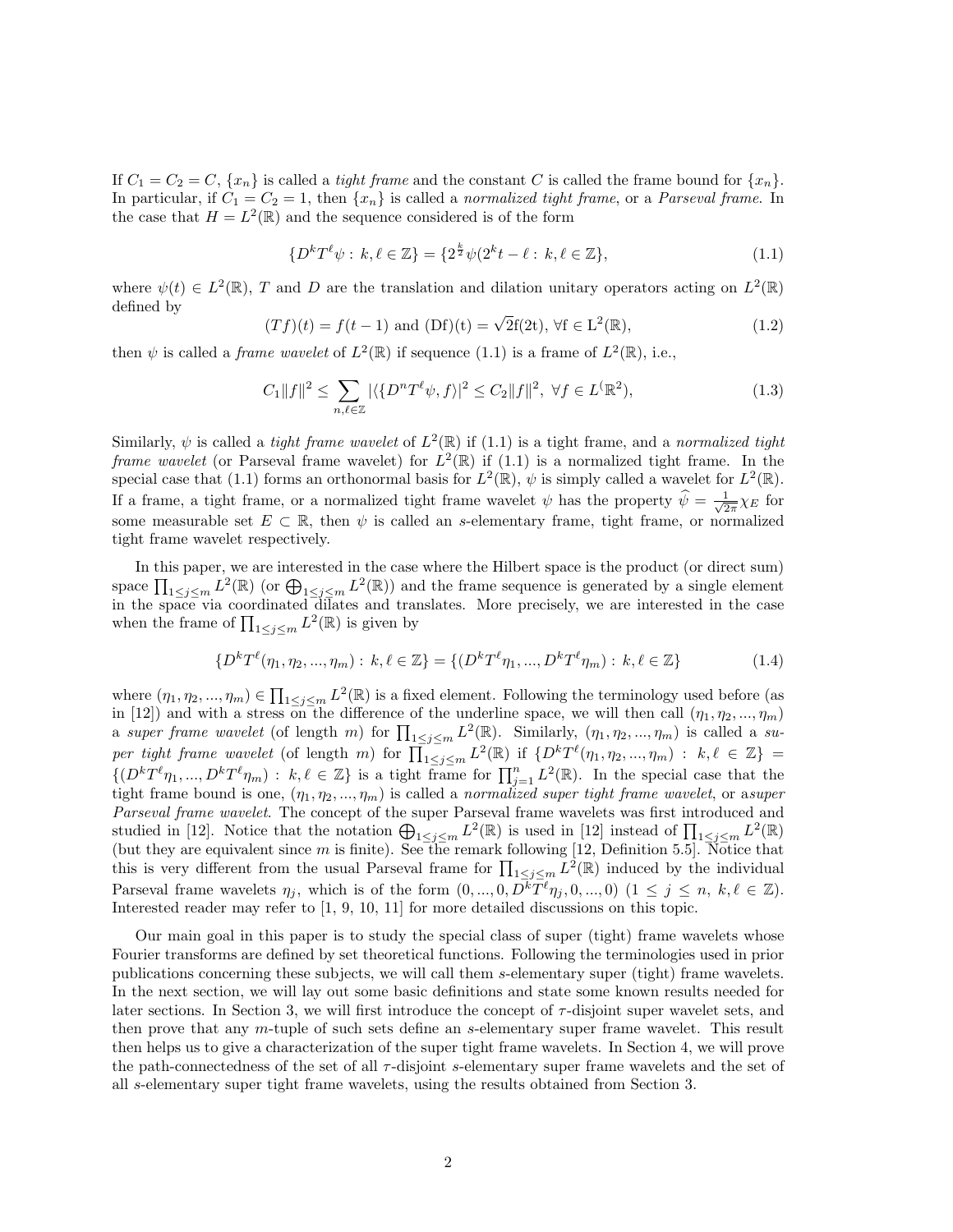### 2 Terminologies and prior results

Let E be a measurable set.  $x, y \in E$  are  $\delta$ -equivalent if  $x = 2^n y$  for some integer n. The  $\delta$ -index of a point x in E is the number of elements in its  $\delta$ -equivalent class and denoted by  $\delta_E(x)$ . Let  $E(\delta, k) = \{x \in E : \delta_E(x) = k\},\$  then E is the disjoint union of the sets  $E(\delta, k)$ . Furthermore, each  $E(\delta, k)$  ( $k \ge 1$ ) is Lebesgue measurable and is a disjoint union of k measurable sets  $\{E^j(\delta, k)\}, 1 \le$  $j \leq k$ , such that  $E^j(\delta, k) \sim E^{j'}(\delta, k)$  for any  $1 \leq j, j' \leq k$ . If we let  $\Delta(E) = \cup_{n \in \mathbb{Z}} 2^n E$ , then we have  $\Delta(E) = \Delta(\cup_{k\geq 1} E^1(\delta, k)).$  A set E is called a 2-dilation generator of R if  $E = E(\delta, 1)$  and  $\Delta(E) = \mathbb{R}$ .

In the case of translation, we say that  $x, y \in E$  are  $2\pi$ -translation equivalent if  $x = y + 2n\pi$ for some integer n. The  $\tau$ −index of a point x in E is the number of elements in its 2π-translation equivalent class and denoted by  $\tau_E(x)$ . Let  $E(\tau, k) = \{x \in E : \tau_E(x) = k\}$ . Then E is the disjoint union of the (measurable) sets  $E(\tau, k)$ . Define  $\tau(E) = \bigcup_{n \in \mathbb{Z}} (E \cap (2n\pi, 2(n+1)\pi) - 2n\pi)$  and  $\mathcal{T}(E) = \cup_{n \in \mathbb{Z}} (E - 2n\pi)$ .  $\tau(E)$  is a measurable subset of  $[0, 2\pi)$  while  $\mathcal{T}(E)$  is measurable with infinite measure whenever  $\mu(E) > 0$ .  $\tau(E)$  is a disjoint union if and only if  $E = E(\tau, 1)$ . When  $\tau(E)$  is a disjoint union, we say that E is translation equivalent to  $\tau(E)$ , which is a subset of  $[0, 2\pi)$ . If E and F are  $2\pi$ -translation equivalent to the same subset in  $[0, 2\pi)$ , then we say that E and F are translation equivalent. Finally, each  $E(\tau, k)$  is a disjoint union of k measurable sets  $\{E^{(j)}(\tau,k)\},\ 1\leq j\leq k, \text{ such that } E^{(j)}(\tau,k)\sim E^{(j')}(\tau,k) \text{ for any } 1\leq j,j'\leq k.$ 

The decompositions of  $E(\delta, k)$  (resp.  $E(\tau, k)$ ) into  $E^j(\delta, k)$  (resp.  $E^{(j)}(\tau, k)$ ) are not unique in general except the case of  $k = 1$ , see [5].

Let  $\mathcal F$  be the Fourier-Plancherel transform defined by

$$
\widehat{f}(s) = (\mathcal{F}f)(s) = \frac{1}{\sqrt{2\pi}} \int_{\mathbb{R}} e^{-ist} f(t) dt, \,\forall f \in L^{2}(\mathbb{R}) \cap L^{1}(\mathbb{R}).
$$
\n(2.1)

The Fourier transformation defined here is normalized so that it is a unitary operator. Throughout this paper, we use  $\hat{\psi}$  to denote the Fourier transformation of  $\psi$ . We will also use  $\hat{D}$ ,  $\hat{T}$  for the product  $FD\mathcal{F}^{-1}$  and  $FT\mathcal{F}^{-1}$ . It is known that  $\hat{D} = D^{-1}$ ,  $\hat{T}f(t) = e^{-ist}f(t)$  and that (1.3) is equivalent to

$$
C_1||f||^2 \le \sum_{n,\ell \in \mathbb{Z}} |\langle f, \widehat{D}^n \widehat{T}^\ell \widehat{\psi} \rangle|^2 \le C_2 ||f||^2, \ \forall f \in L^2(\mathbb{R})
$$
\n(2.2)

[7]. Throughout this paper, we will be working with (2.2) instead of (1.3).

A function  $\psi$  is called an *s*-elementary frame wavelet (for  $L^2(\mathbb{R})$ ) if it is a frame wavelet and is defined by  $\hat{\psi} = \frac{1}{\sqrt{2\pi}} \chi_E$  for some measurable set E. In this case E is also called a *frame wavelet set*. Similarly,  $\psi$  is called an *s-elementary tight frame wavelet* (for  $L^2(\mathbb{R})$ ) if it is a tight frame wavelet and is defined by  $\hat{\psi} = \frac{1}{\sqrt{2}}$  $\frac{1}{2\pi}\chi_E$  for some measurable set E. In this case E is called a *tight frame* wavelet set. In the special case that the frame bounds equal to one,  $\psi$  is called an s-elementary normalized tight frame wavelet, or an s-elementary Parseval frame wavelet.

**Definition 2.1** A measurable set E is called a basic set if there exists  $M > 0$  such that  $E(\delta, k) =$  $E(\tau, k) = \emptyset$  for all  $k \geq M$ .

For a measurable set E and any  $f \in L^2(\mathbb{R})$ , define

$$
H_E^k(f) = \sum_{\ell \in \mathbb{Z}} \langle f, \widehat{D}^k \widehat{T}^\ell \frac{1}{\sqrt{2\pi}} \chi_E \rangle \widehat{D}^k \widehat{T}^\ell \frac{1}{\sqrt{2\pi}} \chi_E
$$

and

$$
H_E(f) = \sum_{k \in \mathbb{Z}} H_E^k(f).
$$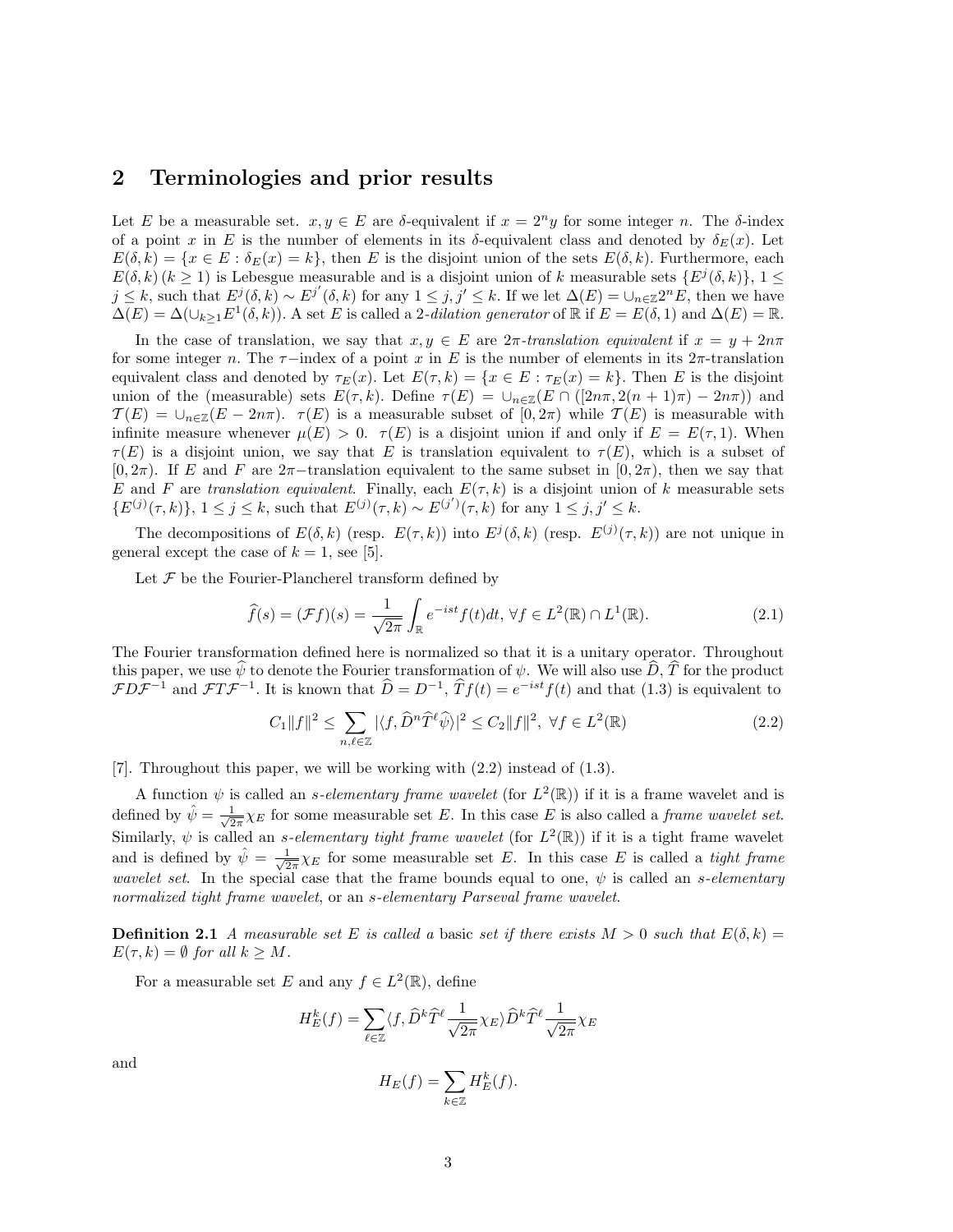**Lemma 2.2** [6] Let E be a basic set. For any  $f \in L^2(\mathbb{R})$ , define  $f_{mj}^k$  to be the  $2^{k+1}\pi$  periodical extension of  $f \cdot \chi_{2^k E^{(j)}(\tau,m)}$  over  $\mathbb{R}$ . Then  $H^k_{E(\tau,m)}f$  converges to  $\sum_{j=1}^m f^k_{mj} \cdot \chi_{E(\tau,m)}$  and  $H_Ef$ converges to  $\sum_{k\in\mathbb{Z}}\sum_{j=1}^m f_{mj}^k\cdot\chi_{E(\tau,m)}$  under the  $L^2(\mathbb{R})$  norm. Furthermore,

$$
\sum_{\ell \in \mathbb{Z}} |\langle f, \widehat{D}^k \widehat{T}^\ell \frac{1}{\sqrt{2\pi}} \chi_E \rangle|^2 = \langle f, H_E^k f \rangle \ge 0
$$

for any  $k \in \mathbb{Z}$  and

$$
\sum_{k,\ell \in \mathbb{Z}} |\langle f, \widehat{D}^k \widehat{T}^\ell \frac{1}{\sqrt{2\pi}} \chi_E \rangle|^2 = \langle f, H_E f \rangle.
$$

**Lemma 2.3** [6] If E and F are two basic sets such that  $\tau(E) \cap \tau(F) = \emptyset$ , then for any  $f \in L^2(\mathbb{R})$ and any  $k \in \mathbb{Z}$ ,

$$
\sum_{\ell \in \mathbb{Z}} \langle f, \widehat{D}^k \widehat{T}^\ell \frac{1}{\sqrt{2\pi}} \chi_E \rangle \widehat{D}^k \widehat{T}^\ell \frac{1}{\sqrt{2\pi}} \chi_F = 0 \ a.e.
$$

It follows that

$$
\sum_{k,\ell\in\mathbb{Z}}\langle f,\widehat{D}^k\widehat{T}^\ell\frac{1}{\sqrt{2\pi}}\chi_E\rangle\widehat{D}^k\widehat{T}^\ell\frac{1}{\sqrt{2\pi}}\chi_F=0\ a.e.
$$

as well.

**Theorem 2.4** [6] Let E be a Lebesgue measurable set with finite measure. Then E is a frame wavelet set if (i)  $\bigcup_{n\in\mathbb{Z}}2^nE(\tau,1)=\mathbb{R}$  and (ii) There exists  $M>0$  such that  $\mu(E(\delta,m))=0$  and  $\mu(E(\tau,m)) = 0$  for any  $m > M$ .

Furthermore, in this case, the lower frame bound is at least 1, and the upper frame bound is at  $most M^{\frac{5}{2}}$ .

**Theorem 2.5** [6] Let E be a Lebesgue measurable set with finite measure. Then E is a tight frame set if and only if  $E = E(\tau, 1) = E(\delta, k)$  for some  $k \geq 1$  and  $\bigcup_{n \in \mathbb{Z}} 2^n E = \mathbb{R}$ . Furthermore, the frame bound of the corresponding tight frame wavelet  $\eta$  defined by  $\hat{\eta} = \frac{1}{\sqrt{2}}$  $rac{1}{2\pi}\chi_E$  equals k.

Non-tight frame wavelets can be easily constructed using Theorem 2.4. However the lower frame bound of a frame wavelet so constructed is always 1. Examples of s-elementary frame wavelets with non-integer lower frame bounds can be found in [6].

## $3$   $\tau$ -disjoint s-elementary super frame wavelets

In this section, we introduce the concept of  $\tau$ -disjoint s-elementary super frame wavelets. We then show that s-elementary super tight frame wavelets are necessarily  $\tau$ -disjoint. Thus we are able to give a characterization of the s-elementary super tight frame wavelets.

**Theorem 3.1** Let  $E_1, E_2, ..., E_m$  be measurable sets in  $\mathbb R$  with finite measures and let  $\eta_1, \eta_2, ...,$  $\eta_m$  be the functions defined by  $\hat{\eta}_j = \frac{1}{\sqrt{2}}$  $\frac{1}{2\pi}\chi_{E_j}$ , then  $\{\eta_1, \eta_2, ..., \eta_m\}$  is a super frame wavelet (of length m) for  $\prod_{1 \leq j \leq m} L^2(\mathbb{R})$  if the following conditions hold: (1) Each  $\overrightarrow{E_j}$  is a frame wavelet set in  $\mathbb R$   $(1 \leq j \leq m)$ ;

(2)  $\tau(E_i) \cap \tau(E_j) = \emptyset$  if  $i \neq j$ .

Furthermore, the lower frame bound of  $\{\eta_1, \eta_2, ..., \eta_m\}$  is  $a = \min\{a_1, a_2, ..., a_m\}$  and the upper frame bound of  $\{\eta_1, \eta_2, ..., \eta_m\}$  is  $b = \max\{b_1, b_2, ..., b_m\}$  where  $a_j$ ,  $b_j$  are the lower and upper frame bounds of  $\eta_i$  respectively.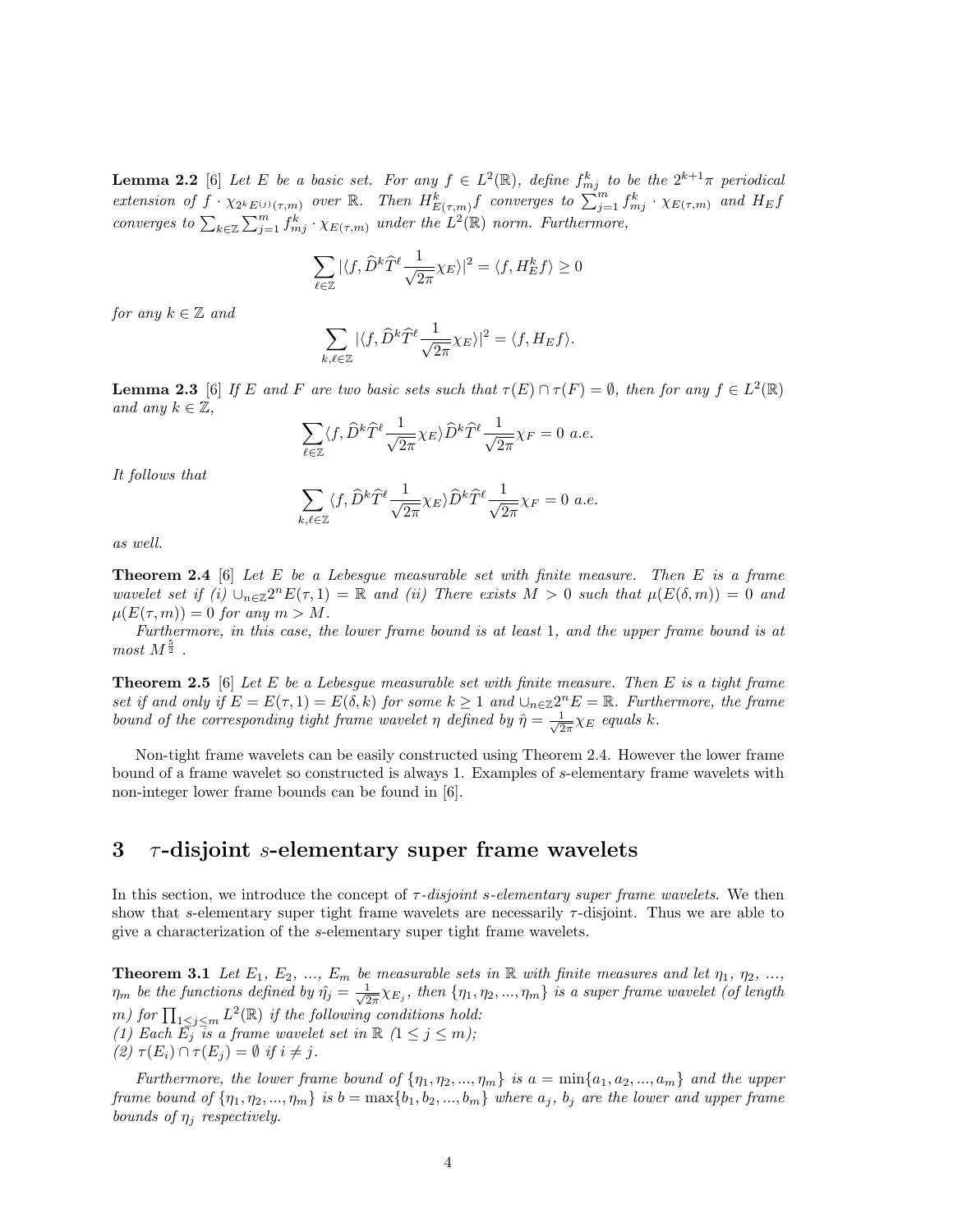An s-elementary super frame wavelet defined by the sets  $\{E_1, E_2, ..., E_m\}$  satisfying the condition of Theorem 3.1 is called a  $\tau$ -disjoint s-elementary super frame wavelet.

**Proof.** For any  $(f_1, f_2, ..., f_m) \in \prod_{1 \leq j \leq m} L^2(\mathbb{R})$ , define

$$
H_E(f_1, f_2, ..., f_m) = \sum_{k,\ell \in \mathbb{Z}} \langle (f_1, f_2, ..., f_m), \widehat{D}^k \widehat{T}^{\ell}(\hat{\eta_1}, \hat{\eta_2}, ..., \hat{\eta_m}) \rangle \widehat{D}^k \widehat{T}^{\ell}(\hat{\eta_1}, \hat{\eta_2}, ..., \hat{\eta_m}).
$$

The *i*-th entry of  $H_E(f_1, f_2, ..., f_m)$  is

$$
\sum_{k,\ell\in\mathbb{Z}}\left(\sum_{1\leq j\leq m}\langle f_j,\widehat{D}^k\widehat{T}^{\ell}\frac{1}{\sqrt{2\pi}}\chi_{E_j}\rangle\right)\widehat{D}^k\widehat{T}^{\ell}\frac{1}{\sqrt{2\pi}}\chi_{E_i}
$$
\n
$$
=\sum_{k,\ell\in\mathbb{Z}}\langle f_1,\widehat{D}^k\widehat{T}^{\ell}\frac{1}{\sqrt{2\pi}}\chi_{E_1}\rangle\widehat{D}^k\widehat{T}^{\ell}\frac{1}{\sqrt{2\pi}}\chi_{E_i}
$$
\n
$$
+\sum_{k,\ell\in\mathbb{Z}}\langle f_2,\widehat{D}^k\widehat{T}^{\ell}\frac{1}{\sqrt{2\pi}}\chi_{E_2}\rangle\widehat{D}^k\widehat{T}^{\ell}\frac{1}{\sqrt{2\pi}}\chi_{E_i}+\cdots
$$
\n
$$
+\sum_{k,\ell\in\mathbb{Z}}\langle\widehat{D}^k\widehat{T}^{\ell}\frac{1}{\sqrt{2\pi}}\chi_{E_m},f_m\rangle\widehat{D}^k\widehat{T}^{\ell}\frac{1}{\sqrt{2\pi}}\chi_{E_i}.
$$

Since  $\tau(E_j) \cap \tau(E_i) = \emptyset$  when  $i \neq j$ , by Lemma 2.3 we have

$$
\sum_{k,\ell\in\mathbb{Z}}\langle f_j,\widehat D^k\widehat T^\ell\hat{\eta_j}\rangle\widehat D^k\widehat T^\ell\eta_i=0
$$

when  $j \neq i$ . Thus

$$
H_E(f_1, f_2, ..., f_m) = (H_{E_1}f_1, H_{E_2}f_2, ..., H_{E_m}f_m).
$$

and

$$
\sum_{1 \leq j \leq m} a_j \|f_j\|^2 \leq \langle (f_1, f_2, ..., f_m), H_E(f_1, f_2, ..., f_m) \rangle \leq \sum_{1 \leq j \leq m} b_j \|f_j\|^2
$$

by Lemma 2.2. Since

$$
\sum_{1 \le j \le m} a_j \|f_j\|^2 \ge a \sum_{1 \le j \le m} \|f_j\|^2 = a \|(f_1, f_2, ..., f_m)\|^2,
$$
  

$$
\sum_{1 \le j \le m} a_j \|f_j\|^2 \le b \sum_{1 \le j \le m} \|f_j\|^2 = b \|(f_1, f_2, ..., f_m)\|^2,
$$

and

$$
\sum_{k,\ell\in\mathbb{Z}}\langle (f_1,f_2,...,f_m),\widehat{D}^k\widehat{T}^{\ell}(\hat{\eta_1},\hat{\eta_2},...,\hat{\eta_m})\rangle=|\langle (f_1,f_2,...,f_m),H_E(f_1,f_2,...,f_m)\rangle\|^2,
$$

the conclusion of the theorem follows.  $\blacksquare$ 

Unfortunately the following theorem shows that the converse of Theorem 3.1 is not true in general because the second condition fails.

**Theorem 3.2** Let  $E_1$ ,  $E_2$ , ...,  $E_m$  be measurable sets in  $\mathbb R$  with finite measures and let  $\eta_1$ ,  $\eta_2$ , ...,  $\eta_m$  be defined by  $\hat{\eta}_j = \frac{1}{\sqrt{2}}$  $\frac{1}{2\pi}\chi_{E_j}$ . If  $\{\eta_1, \eta_2, ..., \eta_m\}$  is a super frame wavelet of length m for  $\prod_{1\leq j\leq m} L^2(\mathbb{R})$ , then each  $\eta_j$  is a frame wavelet for  $L^2(\mathbb{R})$   $(1 \leq j \leq m)$ . However, the condition that  $\tau(E_i) \cap \tau(E_j) = \emptyset$  if  $i \neq j$  does not necessarily hold.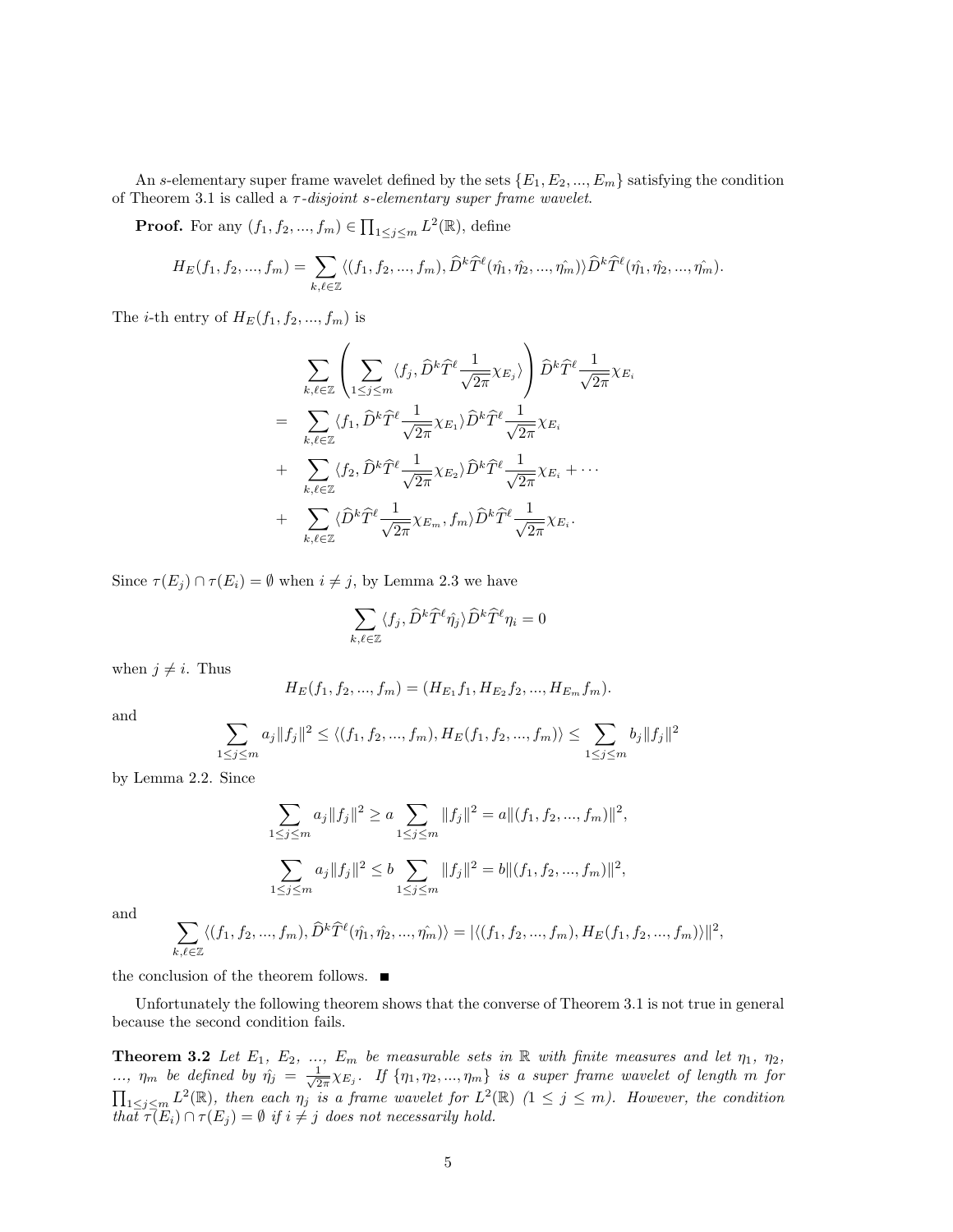Proof. The first claim of the theorem is obvious by considering the elements of the form  $(0, ..., 0, f_i, 0, ..., 0)$ . For the second part, it suffices to give a counter example for the case of  $m = 2$ .

Let  $E_1 = [-\pi, -\pi/4] \cup [\pi/4, \pi), F_1 = [-\pi, -\pi/2), E_2 = [-\pi/4, -\pi/16] \cup [\pi/16, \pi/4] \cup [\pi, 3\pi/2),$  $F_2 = [\pi, 3\pi/2)$ . Then  $E_1 = E_1(\tau, 1) = E_1(\delta, 2)$ ,  $E_2 = E_2(\tau_1, 1) = E_2(\delta, 2) \cup E_2(\delta, 3)$ . It follows that  $\eta_1$  defined by  $\hat{\eta}_1 = \frac{1}{\sqrt{2}}$  $\frac{1}{2\pi}\chi_{E_1}$  is a tight frame wavelet with frame bound 2 and  $\eta_2$  defined by  $\widehat{\eta}_2 = \frac{1}{\sqrt{2}}$  $\frac{1}{2\pi}\chi_{E_2}$  is a frame wavelet with frame bounds 2 and 3. Notice that  $F_2 = F_1 + 2\pi$  and  $\tau(E_1\backslash F_1)\cap \tau(E_2\backslash F_2)=\emptyset$ . We claim that  $(\eta_1,\eta_2)$  is a super frame wavelet for  $L^2(\mathbb{R})\times L^2(\mathbb{R})$ .

Let  $(f_1, f_2) \in L^2(\mathbb{R}) \times L^2(\mathbb{R})$ . The first coordinate of  $H_E(f_1, f_2)$  is

$$
\sum_{k,\ell\in\mathbb{Z}} \left( \langle f_1, \hat{D}^k \hat{T}^\ell \frac{1}{\sqrt{2\pi}} \chi_{E_1} \rangle + \langle f_2, \hat{D}^k \hat{T}^\ell \frac{1}{\sqrt{2\pi}} \chi_{E_2} \rangle \right) \hat{D}^k \hat{T}^\ell \frac{1}{\sqrt{2\pi}} \chi_{E_1}
$$
\n
$$
= H_{E_1} f_1 + \sum_{k,\ell\in\mathbb{Z}} \langle f_2, \hat{D}^k \hat{T}^\ell \frac{1}{\sqrt{2\pi}} \chi_{E_2} \rangle \hat{D}^k \hat{T}^\ell \frac{1}{\sqrt{2\pi}} \chi_{E_1}
$$
\n
$$
= H_{E_1} f_1 + \sum_{k,\ell\in\mathbb{Z}} \langle f_2, \hat{D}^k \hat{T}^\ell \frac{1}{\sqrt{2\pi}} \chi_{F_2} \rangle \hat{D}^k \hat{T}^\ell \frac{1}{\sqrt{2\pi}} \chi_{F_1}
$$
\n
$$
= H_{E_1} f_1 + \sum_{k,\ell\in\mathbb{Z}} \left( \frac{1}{\sqrt{2\pi}} \int f_2(s) \chi_{F_2}(\frac{s}{2^k}) e^{-\frac{i\ell s}{2^k}} ds \right) \frac{1}{\sqrt{2\pi}} \chi_{F_1}(\frac{s}{2^k}) e^{-\frac{i\ell s}{2^k}}.
$$

Let  $\frac{s}{2^k} = \frac{s}{2^k} - 2\pi$ , we get

$$
\int f_2(s) \chi_{F_2}(\frac{s}{2^k}) e^{-\frac{i\ell s}{2^k}} ds
$$
\n
$$
= \int f_2(u + 2^k 2\pi) \chi_{F_1}(\frac{u}{2^k}) e^{-\frac{i\ell u}{2^k}} du
$$
\n
$$
= \int f_2(s + 2^k 2\pi) \chi_{F_1}(\frac{s}{2^k}) e^{-\frac{i\ell s}{2^k}} ds.
$$

Thus

$$
\sum_{\ell \in \mathbb{Z}} \left( \frac{1}{\sqrt{2\pi}} \int f_2(s) \chi_{F_2}(\frac{s}{2^k}) e^{-\frac{i\ell s}{2^k}} ds \right) \frac{1}{\sqrt{2\pi}} \chi_{F_1}(\frac{s}{2^k}) e^{-\frac{i\ell s}{2^k}}
$$
\n
$$
= \sum_{\ell \in \mathbb{Z}} \left( \frac{1}{\sqrt{2\pi}} \int f_2(s + 2^k 2\pi) \chi_{F_1}(\frac{s}{2^k}) e^{-\frac{i\ell s}{2^k}} ds \right) \frac{1}{\sqrt{2\pi}} \chi_{F_1}(\frac{s}{2^k}) e^{-\frac{i\ell s}{2^k}}
$$
\n
$$
= H_{F_1}^k (f_2(s + 2^k 2\pi))
$$
\n
$$
= f_2(s + 2^k 2\pi) \chi_{2^k F_1}(s),
$$

by Lemmas 2.2 and 2.3. Since  $f_2(s + 2^k 2\pi) \chi_{2^k F_1}(s)$  is really just the  $2^k 2\pi$  translation of  $f_2$  from  $2^{k}F_{2}$  to  $2^{k}F_{1}$  and  $F_{1} = F_{1}(\delta, 1), F_{2} = F_{2}(\delta, 1),$  it follows that

$$
\sum_{k,\ell \in \mathbb{Z}} \left( \frac{1}{\sqrt{2\pi}} \int f_2(s) \chi_{F_2}(\frac{s}{2^k}) e^{-\frac{i\ell s}{2^k}} ds \right) \frac{1}{\sqrt{2\pi}} \chi_{F_1}(\frac{s}{2^k}) e^{-\frac{i\ell s}{2^k}}
$$

is a translation of  $f_2 \chi_{\Delta(F_2)}$  from  $\chi_{\Delta(F_2)}$  to  $\chi_{\Delta(F_1)}$ . Denote this function by  $f_2'$ . Observe that  $\Delta(F_2) \subseteq (0, \infty)$ , then  $||f_2'||^2 \leq \int_0^\infty |f_2(s)|^2 ds \leq ||f_2||^2$ . It follows that

$$
\langle f_1, H_{E_1}f_1 + f'_2 \rangle \ge 2||f_1||^2 - \frac{1}{2} (||f_1||^2 + ||f_2||^2).
$$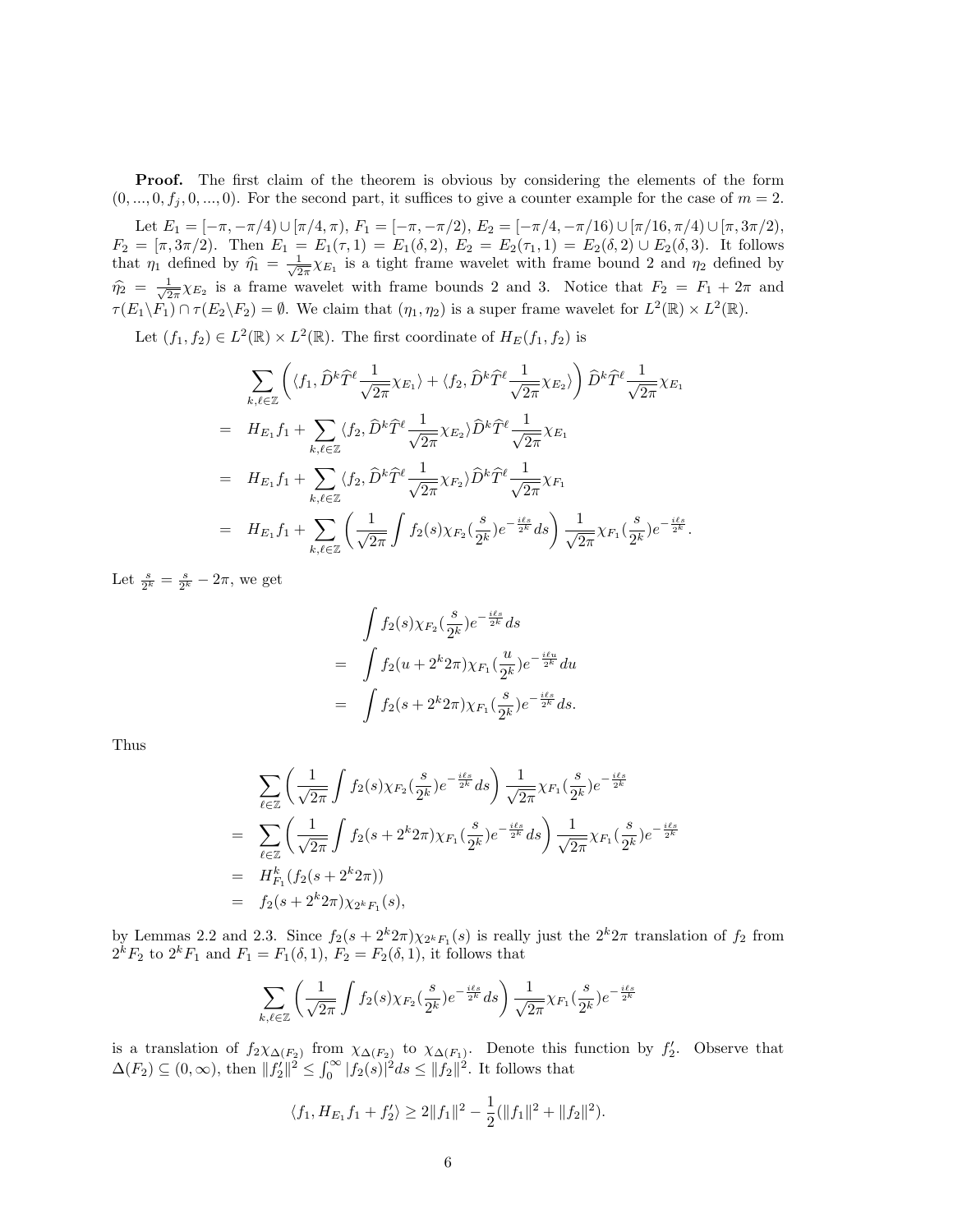Similarly, we can show that the inner product of the second coordinate of  $H_E(f_1, f_2)$  with  $f_2$  is bounded below by  $2||f_2||^2 - \frac{1}{2}(||f_1||^2 + ||f_2||^2)$ . Combining the two inequalities we obtain

$$
\langle (f_1, f_2), H_E(f_1, f_2) \rangle \ge ||f_1||^2 + ||f_2||^2 = ||(f_1, f_2)||^2.
$$

We leave it to our reader to prove the inequality  $\langle (f_1, f_2), H_E(f_1, f_2) \rangle \leq 3 ||(f_1, f_2)||^2$ . Thus we have shown that  $(\eta_1, \eta_2)$  so constructed is a super frame wavelet (of length 2) with frame lower and upper bounds 1 and 3 respectively.

With a slight modification to the proof of Theorem 3.1 and Theorem 2.5, it is now easy to see the following theorem. We leave the details to the reader.

**Theorem 3.3** Let  $E_1, E_2, ..., E_m$  be measurable sets in R with finite measures and let  $\eta_1, \eta_2, ...,$  $\eta_m$  be defined by  $\hat{\eta}_j = \frac{1}{\sqrt{2}}$  $\frac{1}{2\pi}\chi_{E_j}$ , then  $\{\eta_1, \eta_2, ..., \eta_m\}$  is a super tight frame wavelet of length m and frame bound  $k_0$  for  $\prod_{1\leq j\leq m} L^2(\mathbb{R})$  if the following conditions hold: (1) Each  $\eta_j$  is a tight frame wavelet for  $L^2(\mathbb{R})$   $(1 \leq j \leq m)$  of frame bound  $k_0$ ;

(2)  $\tau(E_i) \cap \tau(E_j) = \emptyset$  if  $i \neq j$ .

Furthermore, in this case the frame bound of  $\{\eta_1, \eta_2, ..., \eta_m\}$  is the same as the frame bound  $k_0$ of each  $\eta_j$  (which is a positive integer by Theorem 2.5).

However, in the case of super tight frame wavelet, the converse of the above theorem is also true. We state it as the following theorem.

**Theorem 3.4** Let  $E_1, E_2, ..., E_m$  be measurable sets in  $\mathbb R$  with finite measures and let  $\eta_1, \eta_2, ...,$  $\eta_m$  be defined by  $\hat{\eta}_j = \frac{1}{\sqrt{2}}$  $\frac{1}{2\pi}\chi_{E_j}$ , then  $\{\eta_1, \eta_2, ..., \eta_m\}$  is a super tight frame wavelet of length m and frame bound  $k_0$  for  $\prod_{1 \leq j \leq m} L^2(\mathbb{R})$  only if the following conditions hold: (1) Each  $\eta_j$  is a tight frame wavelet for  $L^2(\mathbb{R})$   $(1 \leq j \leq m)$  of frame bound  $k_0$ ; (2)  $\tau(E_i) \cap \tau(E_j) = \emptyset$  if  $i \neq j$ .

**Proof.** Considering functions of the form  $(0, ..., 0, f_j, 0, ..., 0)$ . We have  $||(0, ..., 0, f_j, 0, ..., 0)||^2 =$  $||f_j||^2$  so

$$
k_0||f_j||^2 = k_0||(0, ..., 0, f_j, 0, ..., 0)||^2
$$
  
= 
$$
\sum_{k,\ell \in \mathbb{Z}} |\langle (0, ..., 0, f_j, 0, ..., 0), \hat{D}^k \hat{T}^{\ell}(\hat{\eta}_1, \hat{\eta}_2, ..., \hat{\eta}_m) \rangle|^2
$$
  
= 
$$
\sum_{k,\ell \in \mathbb{Z}} |\langle f_j, \hat{D}^k \hat{T}^{\ell} \hat{\eta}_j \rangle|^2,
$$

for any  $f_j \in L^2(\mathbb{R})$ . Thus each  $E_j$  is a tight frame wavelet set with frame bound  $k_0$  and condition (1) holds.

Assume that condition (2) does not hold. Without loss of generality, assume that  $F = \tau(E_1) \cap$  $\tau(E_2)$  is of positive measure. Notice that from (a) we know that  $E_1 = E_1(\tau, 1)$ ,  $E_1 = E_1(\delta, k_0)$  and  $E_2 = E_2(\tau, 1), E_2 = E_2(\delta, k_0)$ . Let  $F_1 = \mathcal{T}(F) \cap E_1, F_2 = \mathcal{T}(F) \cap E_2$  and  $f_1 = \chi_{F_1}, f_2 = -\chi_{F_2}$ . Notice that there exists a mapping  $\rho$  from  $F_2$  to  $F_1$  such that  $\rho$  is measurable and that for each  $s \in F_1$ ,  $\rho(s) = s + 2q\pi$  for some integer q. By [6, Lemma 6], we have  $H_{E_1}^k(f_1) = f_1 \chi_{2^k E_1}$  and  $H_{E_2}^k(f_2) = f_2 \chi_{2^k E_2}$ . Now consider

$$
H_E(f_1, f_2, 0, ..., 0) = \sum_{k \in \mathbb{Z}} \sum_{\ell \in \mathbb{Z}} \langle (f_1, f_2, 0, ..., 0) \hat{D}^k \hat{T}^{\ell}(\hat{\eta_1}, \hat{\eta_2}, ..., \hat{\eta_m}) \rangle \hat{D}^k \hat{T}^{\ell}(\hat{\eta_1}, \hat{\eta_2}, ..., \hat{\eta_m}).
$$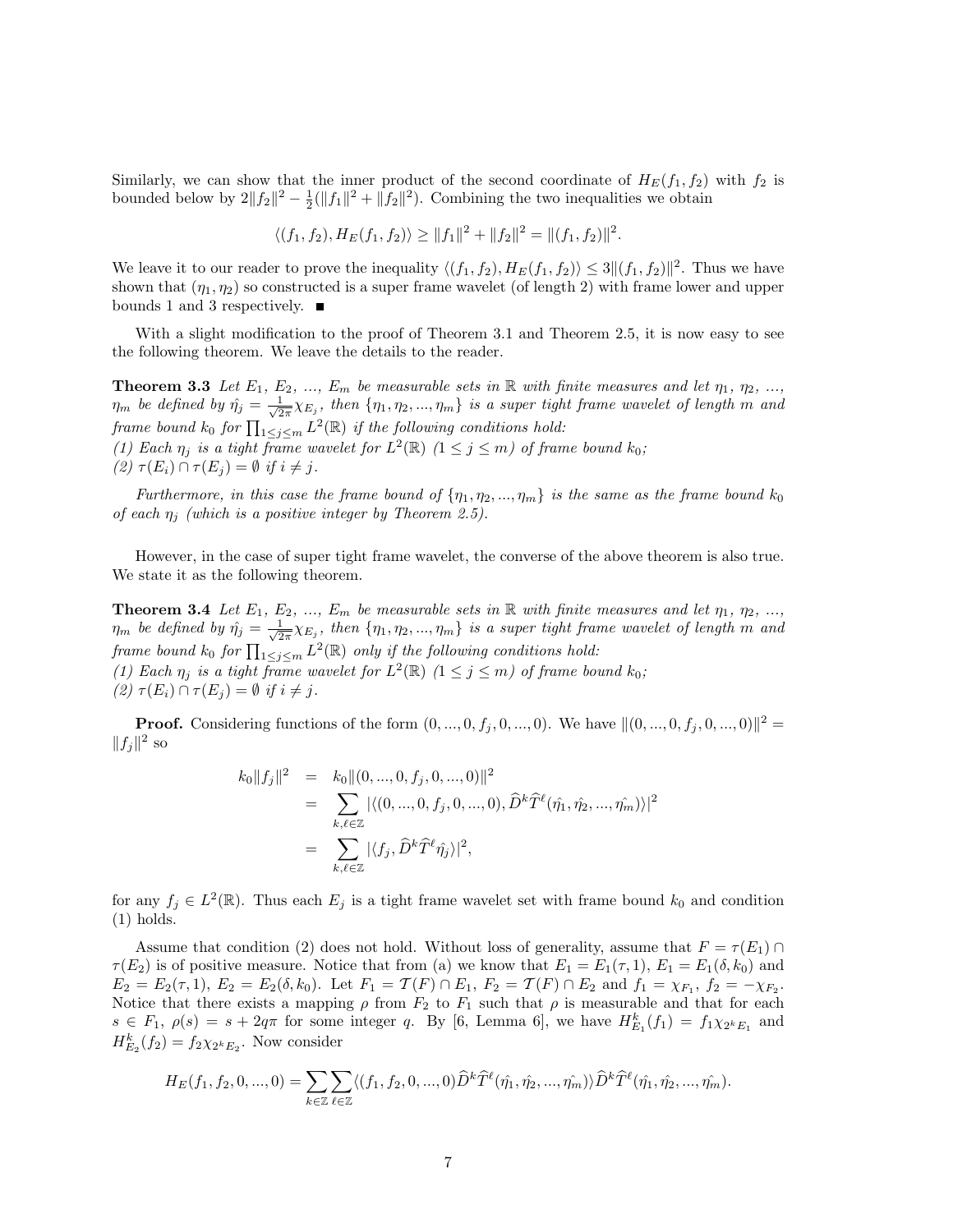The first coordinate in the summation

$$
\sum_{\ell \in \mathbb{Z}} \langle (f_1, f_2, 0, \ldots, 0), \widehat{D}^k \widehat{T}^{\ell}(\hat{\eta_1}, \hat{\eta_2}, \ldots, \hat{\eta_m}) \rangle \widehat{D}^k \widehat{T}^{\ell}(\hat{\eta_1}, \hat{\eta_2}, \ldots, \hat{\eta_m})
$$

is

$$
\sum_{\ell \in \mathbb{Z}} \left( \langle f_1, \widehat{D}^k \widehat{T}^{\ell}(\frac{1}{\sqrt{2\pi}} \chi_{E_1} \rangle + \langle f_2, \widehat{D}^k \widehat{T}^{\ell}(\frac{1}{\sqrt{2\pi}} \chi_{E_2} \rangle \right) \widehat{D}^k \widehat{T}^{\ell} \frac{1}{\sqrt{2\pi}} \chi_{E_1}.
$$

By [6, Lemma 5], it can be simplified to

$$
H_{E_1}^{k}(f_1) + \sum_{\ell \in \mathbb{Z}} \langle f_2, \hat{D}^{k} \hat{T}^{\ell} \frac{1}{\sqrt{2\pi}} \chi_{E_2} \rangle \hat{D}^{k} \hat{T}^{\ell} \frac{1}{\sqrt{2\pi}} \chi_{E_1}
$$
  
\n
$$
= f_1 \chi_{2^{k}E_1} + \sum_{\ell \in \mathbb{Z}} \langle f_2, \hat{D}^{k} \hat{T}^{\ell} \frac{1}{\sqrt{2\pi}} \chi_{F_2} \rangle \hat{D}^{k} \hat{T}^{\ell} \frac{1}{\sqrt{2\pi}} \chi_{F_1}
$$
  
\n
$$
= f_1 \chi_{2^{k}E_1} + \sum_{\ell \in \mathbb{Z}} \langle f_2^{(k)}, \hat{D}^{k} \hat{T}^{\ell} \frac{1}{\sqrt{2\pi}} \chi_{F_1} \rangle \hat{D}^{k} \hat{T}^{\ell} \frac{1}{\sqrt{2\pi}} \chi_{F_1}
$$
  
\n
$$
= f_1 \chi_{2^{k}E_1} + f_2^{(k)} \chi_{2^{k}F_1}
$$
  
\n
$$
= \chi_{F_1} \chi_{2^{k}E_1} - \chi_{F_1'} \chi_{2^{k}F_1},
$$

where  $f_2^{(k)}(s) = \begin{cases} f_2(2^k \rho^{-1}(\frac{s}{2^k})) & s \in F_2 \cap 2^k F_2 \\ 0 & \text{otherwise} \end{cases}$  and  $F_1' = 2^k \rho^{-1}(2^{-k}(F_2 \cap 2^k F_2))$  is a subset of  $2^k F_1$ . It follows that  $0 \leq \chi_{F_1} \chi_{2^k E_1} - \chi_{F_1'} \chi_{2^k E_1} \leq \chi_{F_1} \chi_{2^k E_1} = H_{E_1}^k f_1$  for any k. In the special case that  $k = 0$ , we have  $F'_1 = F_1$  so  $0 = \chi_{F_1} \chi_{F_1} - \chi_{F'_1} \chi_{F_1}$  but  $||\chi_{F_1} \chi_{F_1}|| = ||f_1|| > 0$ . It follows that

$$
\left\langle f_1, \sum_{k,\ell \in \mathbb{Z}} \langle (f_1, f_2, 0, ..., 0), \widehat{D}^k \widehat{T}^{\ell}(\hat{\eta_1}, \hat{\eta_2}, ..., \hat{\eta_m}) \rangle \widehat{D}^k \widehat{T}^{\ell} \hat{\eta_1} \right\rangle < k \|f_1\|^2
$$

since it is known that  $\sum_{k \in \mathbb{Z}} \langle f_1, H_{E_1}^k \rangle = k ||f_1||^2$  [6]. Similarly, we can shows that

$$
\left\langle f_2, \sum_{k,\ell \in \mathbb{Z}} \langle (f_1, f_2, 0, ..., 0), \widehat{D}^k \widehat{T}^{\ell}(\hat{\eta_1}, \hat{\eta_2}, ..., \hat{\eta_m}) \rangle \widehat{D}^k \widehat{T}^{\ell} \hat{\eta_2} \right\rangle < k \|f_2\|^2.
$$

Thus

$$
\left\langle (f_1, f_2, 0, ..., 0), \sum_{k,\ell \in \mathbb{Z}} \langle (f_1, f_2, 0, ..., 0), \widehat{D}^k \widehat{T}^{\ell}(\hat{\eta_1}, \hat{\eta_2}, ..., \hat{\eta_m}) \rangle \widehat{D}^k \widehat{T}^{\ell}(\hat{\eta_1}, \hat{\eta_2}, ..., \hat{\eta_m}) \right\rangle
$$
  

$$
\left\langle k \left( \|f_1\|^2 + \|f_2\|^2 \right) = k \|(f_1, f_2, 0, ..., 0)\|^2.
$$

This contradicts that fact that  $(\eta_1, \eta_2, ..., \eta_m)$  is a super tight frame of frame bound k.

**Remark 3.5** The special case of  $k = 1$  in Theorems 3.3 and 3.4 was obtained in [12].

Example 3.6 By Theorem 3.1, it is easy to construct super frame wavelets of any given length whose lower and upper frame bounds are positive integers. For example, to construct a super frame wavelet of length 3 with lower frame bound 1 and upper frame bound 3, we can simply choose  $E_1 = [-\pi, -\pi/2] \cup [\pi/2, \pi), E_2 = [-\pi/2, -\pi/4] \cup [\pi/4, \pi/2)$  and  $E_3 = [-\pi/4, -\pi/32] \cup [\pi/32, \pi/4]$ . It is slightly harder to construct super frame wavelets with non-integer frame bounds. Interested reader may refer to the examples given in [6].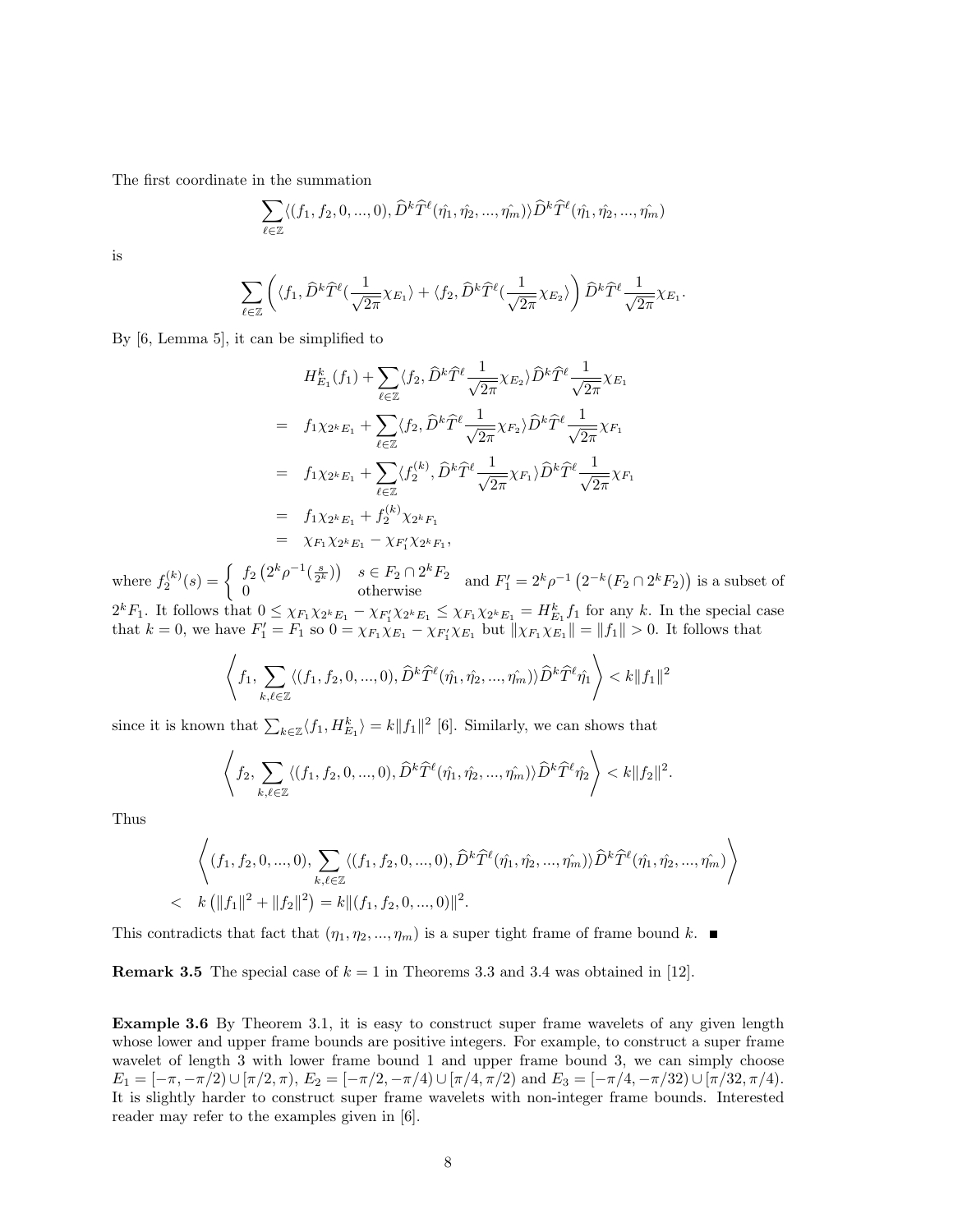**Example 3.7** Let  $I_j = \begin{bmatrix} -\frac{\pi}{2(j-1)} \end{bmatrix}$  $\frac{\pi}{2^{(j-1)k_0}}, -\frac{\pi}{2^{jk_0}}$ )  $\cup$   $\left[\frac{\pi}{2^{jk_0}}, \frac{\pi}{2^{(j-1)}}\right]$  $\frac{\pi}{2^{(j-1)k_0}}$ ,  $1 \leq j \leq m$  and define  $(\phi_1, \phi_2, ..., \phi_m)$ by  $\widehat{\phi}_j = \frac{1}{\sqrt{2}}$  $\frac{1}{2\pi}\chi_{I_j}$ , then  $(\phi_1, \phi_2, ..., \phi_m)$  is a super tight frame wavelet for  $\prod_{1 \leq j \leq m} L^2(\mathbb{R})$  with frame bound  $k_0$ . Notice that m and  $k_0$  can be any positive integers in this example.

### 4 Path-connectivity of s-elementary super frame wavelets

The topological property of various families of wavelets is an interesting topic in the study of wavelet theory. The question concerning the path-connectedness of the set of all orthonormal wavelets was first raised in  $[7]$ . Similar questions were raised and studied in  $[2, 4, 8, 13, 14, 16, 17, 18, 19]$ concerning the sets of all MRA-wavelets, tight frame wavelets, MRA tight frame wavelets and, in particular, the special case of s-elementary frame wavelets. In [13, 14, 16, 19], it is shown that the set of all single MRA-wavelets is path-connected. In [18], it is shown that the set of all s-elementary orthonormal wavelets is path-connected. This result is extended to the set all s-elementary tight frame wavelets (with the same frame bound) in [2]. The proofs of these theorems were based on the complete characterizations of the corresponding wavelets. Also, while the complete characterization of the s-elementary frame wavelets is still an open question, it has been shown that the set of selementary frame wavelets is path-connected as well [4]. Recently, the same result is extended to the set of all multiwavelets of length n in  $L^2(\mathbb{R}^d)$  ([15]).

Let  $\mathfrak{S}(m)$  denote the set of all s-elementary super frame wavelets with length m  $(m \geq 1)$  that are  $\tau$ -disjoint and let  $\mathfrak{S}^k(m)$  denote the set of all tight s-elementary super frame wavelets with length m and frame bound k. By Theorem 3.4, we see that  $\mathfrak{S}^k(m)$  is a proper subset of  $\mathfrak{S}(m)$  (which justifies the use of the same notation  $\mathfrak{S}$ ). The path-connectedness of  $\mathfrak{S}(m)$  and  $\mathfrak{S}^{k}(m)$  were established in [4] and [2] respectively for the case of  $m = 1$ . In this section, we will prove that these two sets are also path-connected for any  $m > 1$ . The path-connectedness of the set  $\mathfrak{S}(m)$  means that for any two s-elementary super frame wavelets  $\Psi_E = (\psi_{E_1}, \dots, \psi_{E_m})$  and  $\Psi_F = (\psi_{F_1}, \dots, \psi_{F_m})$  with super frame wavelet sets  $E = (E_1, \dots, E_m)$  and  $F = (F_1, \dots, F_m)$ , respectively, there exists a continuous (in the norm of  $\prod_{1 \leq j \leq m} L^2(\mathbb{R})$ ) mapping  $\gamma : [0,1] \to \mathfrak{S}(m)$  such that  $\gamma(0) = \Psi_E$  and  $\gamma(1) = \Psi_F$ .

**Theorem 4.1**  $\mathfrak{S}(m)$  is path-connected under the  $\prod_{1 \leq j \leq m} L^2(\mathbb{R})$  norm.

**Proof.** Let  $(E_1, E_2, ..., E_m)$  be a super frame wavelet set and let  $E = \bigcup_{1 \leq j \leq m} E_j$ . By [6, Theorem 3, there exists a number  $M > 0$  such that  $\mu(E(\tau, n)) = \mu(E(\delta, n)) = 0$ , for all  $n > M$ . Let  $a_j$  be the lower frame bound corresponding to  $E_j$  and let  $a = \min\{a_1, ..., a_m\}$ . We have  $a||f_j||^2 \leq$  $\langle f_j, H_{E_j} f_j \rangle \leq M^{5/2} \|f_j\|^2$  for all  $f_j \in L^2(\mathbb{R})$  (by Theorem 2.4). Let p be a positive integer large enough so that  $M/2^p < 1/4$ . Let  $F_j = \left[-\frac{2\pi}{2^{p+j}}, -\frac{\pi}{2^{p+j}}\right] \cup \left[\frac{\pi}{2^{p+j}}, \frac{2\pi}{2^{p+j}}\right]$  and  $F = \cup_{1 \leq j \leq m} F_j$ . For any  $s \in E$ , there is a unique integer  $k(s)$  such that  $s/2^{k(s)} \in F_1$ . Thus  $h_j(s) = s/2^{k(s)+j-1}$  defines a mapping from  $E$  to  $F_i$ . We leave it to our reader to prove that the image of each measurable subset in E under  $h_j$  is measurable. For any subset E' of E, define  $h(E) = \bigcup_{1 \leq j \leq m} h_j(E')$ . Of course,  $h(E')$  is a subset of F. Furthermore, if E' is a subset of  $E \cap \mathbb{R} \setminus [-\pi, \pi]$ , then  $\mu(h_j(E')) < \frac{1}{2^{p+j}} \mu(E')$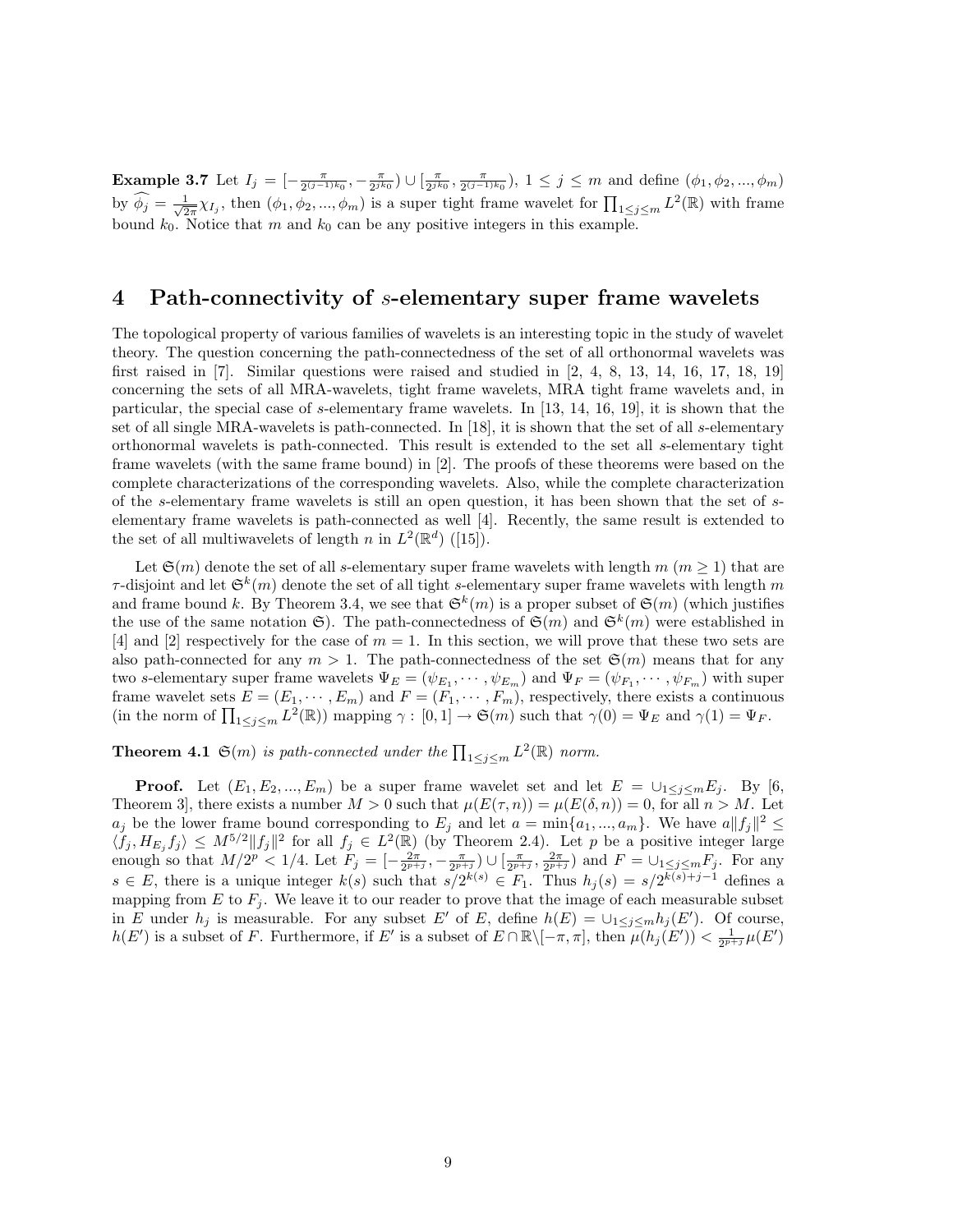and it follows that  $\mu(h(E')) < \frac{1}{2^p} \mu(E')$ . Define

$$
F_t^0 = \bigcup_{1 \le j \le m} \left( \left[ -\frac{2\pi}{2^{p+j}}, -\frac{(2-t)\pi}{2^{p+j}} \right] \cup \left[ \frac{\pi}{2^{p+j}}, \frac{(1+t)\pi}{2^{p+j}} \right] \right)
$$
  
\n
$$
F_t^1 = h(\mathcal{T}(F_t^0) \cap (E \setminus F_t^0)),
$$
  
\n
$$
F_t^n = h(\mathcal{T}(F_t^1) \cap (E \setminus F_t^1)),
$$
  
\n...  
\n
$$
F_t^n = h(\mathcal{T}(F_t^{n-1}) \cap (E \setminus F_t^{n-1})),
$$
  
\n...  
\n
$$
F_t = \bigcup_{k \ge 0} F_t^k, t \in [0, 1].
$$

Notice that the set  $F_t$  is a measurable subset of F. Let  $E_t = \mathcal{T}(F_t) \cap E$ . Then  $E_t$  contains all points of E that are  $2\pi$ -translation equivalent to points in  $F_t$  hence  $E\setminus E_t$  contains no points that are  $2\pi$ -translation equivalent to points in  $F_t$ . That is, the sets  $E_t$  and  $E\setminus E_t$  are  $2\pi$ -translation disjoint.

Now define  $W_t = F_t \cup (E \backslash E_t)$ . We will first show that the mapping  $t \longrightarrow \chi_{W_t}$  is continuous in the  $L^2(\mathbb{R})$  norm.

**Step 1:** We first show that the mapping  $t \to \chi_{F_t}$  is continuous in norm. For  $0 \le t \le 1$ , we have  $\mu(F_t^0) \leq 2\pi/2^p$ . By the property of E, for a point  $s \in F_t^0$ , the set  $\{s+2k\pi : k \in \mathbb{Z}\}\cap E$  has at most M points. This implies that

$$
\mu(\mathcal{T}(F_t^0) \cap (E \backslash F_t^0)) \leq M\mu(F_t^0). \tag{4.1}
$$

Since  $\mathcal{T}(F_t^0) \cap (E \backslash F_t^0) \subset \mathbb{R} \backslash [-\pi, \pi]$ , it follows from (4.1) that

$$
\mu(F_t^1) \leq \frac{1}{2^p} \mu(\mathcal{T}(F_t^0) \cap (E \backslash F_t^0))
$$
  
 
$$
\leq \frac{M}{2^p} \mu(F_t^0) \leq \frac{1}{4} \mu(F_t^0).
$$

By induction, we have

$$
\mu(F_t^n) \le \frac{M}{2^p} \mu(F_t^{n-1}) \le \frac{1}{4^n} \mu(F_t^0). \tag{4.2}
$$

Therefore, the convergence of  $\chi_{\bigcup_{0\leq k\leq n}F_t^k}$  to  $\chi_{F_t}$  is uniform with respect to  $t \in [0,1]$ .  $\forall \epsilon > 0$ , choose  $N > 0$  large enough such that  $\pi/4^N < \epsilon/4$ , then for any  $t \in [0,1]$ , we have

$$
|\chi_{\cup_{0\leq k\leq N}F_t^k} - \chi_{F_t}| \leq \sum_{k>N} \frac{1}{4^k} \mu(F_t^0)
$$
  

$$
\leq \frac{\mu(F_t^0)}{4^N} < \frac{\pi}{4^N} < \frac{\epsilon}{4},
$$

since  $\mu(F_t^0) \leq \pi$  for any t. If the mapping  $t \to \chi_{F_t^n}$  is continuous in norm for each n, then  $\chi_{\cup_{0 \leq k \leq N} F_t^k}$ is uniformly continuous on [0, 1]. Thus, there exists  $\delta(\epsilon) > 0$  such that  $|\chi_{\cup_{0 \leq k \leq N} F_{t_2}^k} - \chi_{\cup_{0 \leq k \leq N} F_{t_1}^k}|$  $\epsilon/2$  whenever  $|t_2 - t_1| < \delta(\epsilon)$ . It follows that

$$
| \chi_{F_{t_2}} - \chi_{F_{t_1}} | \leq |\chi_{\cup_{0 \leq k \leq N} F_{t_2}^k} - \chi_{\cup_{0 \leq k \leq N} F_{t_1}^k}|
$$
  
+ 
$$
|\chi_{\cup_{0 \leq k \leq N} F_{t_2}^k} - \chi_{F_{t_2}}| + |\chi_{\cup_{0 \leq k \leq N} F_{t_1}^k} - \chi_{F_{t_1}}|
$$
  

$$
\leq \frac{\epsilon}{2} + \frac{\epsilon}{4} + \frac{\epsilon}{4} = \epsilon.
$$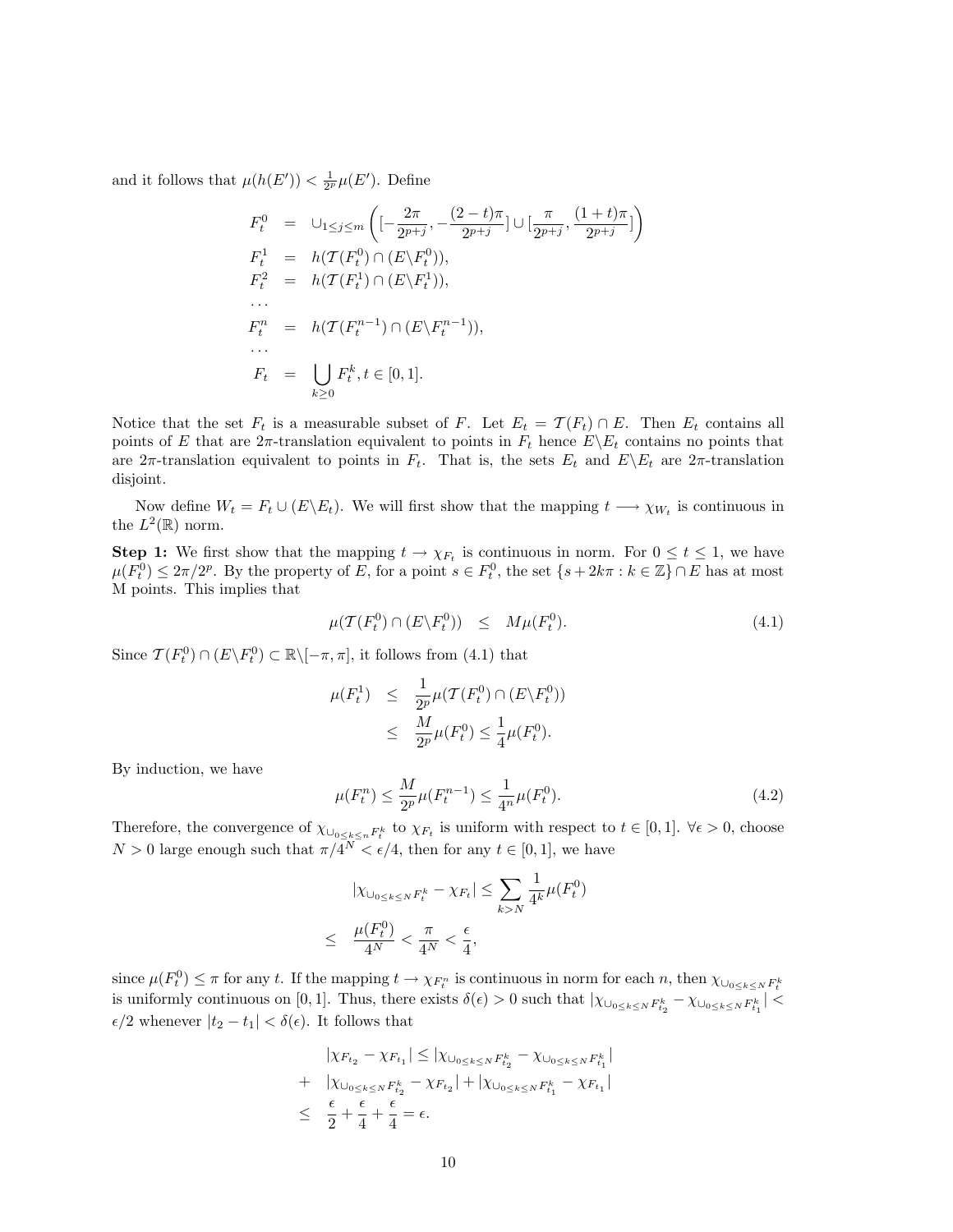That is,  $\chi_{F_t}$  is also uniformly continuous on [0,1]. Therefore, it suffices for us to prove that the mapping  $t \to \chi_{F_t^n}$  is continuous in norm for each n. We will prove this by induction. Clearly, the mapping  $t \to \chi_{F_t^0}$  is continuous. Assume that it is true for n. We will show that it is true for  $n+1$ . For this purpose, we write  $K\Delta L = (K\backslash L) \cup (L\backslash K)$  for any sets K and L, and let  $D_t^n = \mathcal{T}(F_t^n) \cap (E\backslash F_t^n)$ . For any  $t, t' \in [0, 1]$ , we claim that  $D_t^n \Delta D_{t'}^n \subset \mathcal{T}(F_t^n \Delta F_{t'}^n) \cap E$ . Let  $s \in D_t^n \Delta D_{t'}^n$ . We can assume that  $s \in D_t^n \backslash D_{t'}^n$ . Then there is an integer k such that  $s + 2k\pi \in F_t^n$ . However  $s \notin F_t^n$ . It follows that  $k \neq 0$ . Thus  $s \notin F_{t'}^n$ , for otherwise we would have both s and  $s + 2k\pi \in F_{t'}^n \cup F_t^n \subset F \subset [-\pi, \pi)$ which is impossible since  $k \neq 0$ . Therefore  $s \in E \backslash F_{t'}^n$ . Since  $s \notin D_{t'}^n = \mathcal{T}(F_{t'}^n) \cap (E \backslash F_{t'}^n)$ , it follows that  $s \notin \mathcal{T}(F_{t'}^n)$ . Hence  $s + 2k\pi \in F_t^n \Delta F_{t'}^n$  and therefore  $s \in \mathcal{T}(F_t^n \Delta F_{t'}^n) \cap E$ , as expected.

We now have

$$
F_t^{n+1} \Delta F_{t'}^{n+1} \subset h(D_t^n \Delta D_{t'}^n) \subset h(\mathcal{T}(F_t^n \Delta F_{t'}^n) \cap E). \tag{4.3}
$$

Therefore,

$$
\mu(F_t^{n+1} \Delta F_{t'}^{n+1}) \leq \mu(h((F_t^n \Delta F_{t'}^n)^+ \cap E))
$$
  

$$
\leq M 2^p \mu(F_t^n \Delta F_{t'}^n). \tag{4.4}
$$

(4.4) implies that the mapping  $t \to \chi_{F_t^{n+1}}$  is continuous since the mapping  $t \to \chi_{F_t^n}$  is. This completes the proof that the mapping  $t \to \chi_{F_t^n}$  is continuous in norm for all n. Hence the mapping  $t \to \chi_{F_t}$  is continuous, as claimed.

**Step 2:** We now show that the mapping  $t \to \chi_{E_t}$  is also continuous. In fact, this follows from the inclusion  $E_t \Delta E_{t'} \subset \mathcal{T}(F_t \Delta F_{t'}) \cap E$ , which implies that

$$
\mu(E_t \Delta E_{t'}) \leq \mu(\mathcal{T}(F_t \Delta F_{t'}) \cap E) \leq M \mu(F_t \Delta F_{t'}).
$$

**Step 3:** Finally, the continuity of  $t \to \chi_{W_t}$  follows from the continuity of the mappings  $t \to \chi_{F_t}$ and  $t \to \chi_{E\setminus E_t}$  and the fact that  $F_t \cap (E\setminus E_t) = \emptyset$ .

Observe that  $F_t$  is the disjoint union of the sets  $F_t \cap F_j$   $(1 \leq j \leq m)$ . By our construction,  $\frac{1}{2}(F_t \cap F_j) = F_t \cap F_{j+1}$  for  $1 \leq j \leq m-1$  and every point in  $E_t$  is  $\delta$ -equivalent to a point in  $\overline{F_t} \cap F_j$  for each j. Denote  $(F_t \cap F_j) \cup (E_j \backslash E_t)$  by  $G_t^j$ , then  $W_t$  is the disjoint union of the sets  $G_t^j$ . It is easy to see that  $\chi_{G_t^j}$  is continuous for each j hence  $(\chi_{G_t^1}, \chi_{G_t^2}, ..., \chi_{G_t^m})$  is continuous in the  $\prod_{1 \leq j \leq m} L^2(\mathbb{R})$  norm. Since  $F_t$  is  $2\pi$ -translation disjoint from  $E \setminus E_t$ ,  $E_j$ 's are  $2\pi$ -translation disjoint from each other and  $F_j$ 's are also  $2\pi$ -translation disjoint from each other, it follows that the sets  $G_t^j$ 's are  $2\pi$ -translation disjoint from each other. From the definition we also have  $G_0^j = E_j$  and  $G_1^j = F_j$ . Thus the only thing remained to be proved is that each  $G_t^j$  is a frame wavelet set.

By the property of the number M and [4, Lemma 1], we have  $\langle f, H_{G_t^j} f \rangle \le M^{5/2} ||f||^2$ ,  $\forall f \in L^2(\mathbb{R})$ . So we are done once we can establish that  $\langle H_{G_i^j} f, f \rangle \ge c ||f||^2$ ,  $\forall f \in L^2(\mathbb{R})$  for some constant  $c > 0$ . By the definitions of  $E_j$  and  $a_j$ , we have  $\langle H_{E_j} \hat{f}, f \rangle \ge a_j ||f||^2$ ,  $\forall f \in L^2(\mathbb{R})$ . Thus

$$
\langle f, H_{E_j} f \rangle = \langle f, H_{E_j \cap E_t} f \rangle + \langle f, H_{E_j \setminus E_t} f \rangle \ge a_j \| f \|^2, \forall f \in L^2(\mathbb{R})
$$
\n(4.5)

by [4, Lemma 4]. Similarly,

$$
\langle f, H_{(F_t \cap F_j) \cup (E_j \setminus E_t)} f \rangle = \langle f, H_{F_t \cap F_j} f \rangle + \langle f, H_{E_j \setminus E_t} f \rangle, \ \forall f \in L^2(\mathbb{R}). \tag{4.6}
$$

Also, since  $E_t \subseteq \bigcup_{k \in \mathbb{Z}} 2^k (F_t \cap F_j)$ , [4, Lemma 3] can be applied. Which leads to

$$
\langle f, H_{F_t \cap F_j} f \rangle \ge M^{-5/2} \langle f, H_{E_j \backslash E_t} f \rangle, \ \forall f \in L^2(\mathbb{R}). \tag{4.7}
$$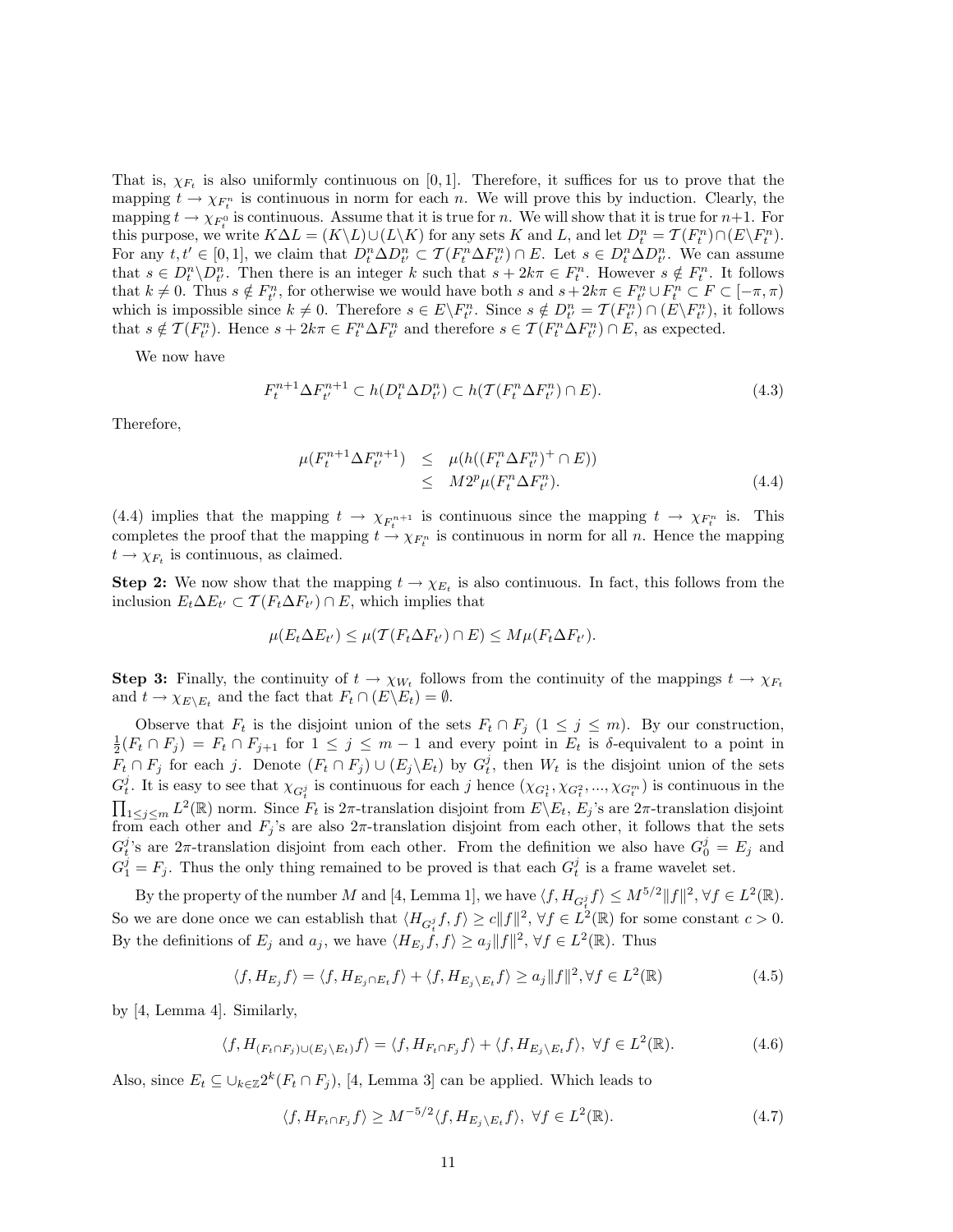Combining the above equations and inequalities, we get

$$
\langle f, H_{(F_t \cap F_j) \cup (E_j \setminus E_t)} f \rangle
$$
  
= 
$$
\langle f, H_{F_t \cap F_j} f \rangle + \langle f, H_{E_j \setminus E_t} f \rangle
$$
  

$$
\geq M^{-\frac{5}{2}} \langle f, H_{E_j \cap E_t} f \rangle + \langle f, H_{E_j \setminus E_t} f \rangle
$$
  

$$
\geq M^{-\frac{5}{2}} \langle f, H_{E_j \cap E_t} f \rangle + \langle f, H_{E_j \setminus E_t} f \rangle)
$$
  
= 
$$
M^{-\frac{5}{2}} \langle f, H_{E_j} f \rangle
$$
  

$$
\geq a_j M^{-\frac{5}{2}} ||f||^2, \forall f \in L^2(\mathbb{R}).
$$

Therefore,  $G_t^j$  is a frame wavelet set for each  $t \in [0, 1]$ .

**Theorem 4.2**  $\mathfrak{S}^k(m)$  is path-connected under the  $\prod_{1 \leq j \leq m} L^2(\mathbb{R})$  norm.

**Proof.** The proof of Theorem 4.2 can be modified from the proof of [2, Theorem 3.4] without significant changes. We will give an outline here and interested reader please refer to [2].

Let  $E_1, E_2, ..., E_m$  be measurable sets in R with finite measures such that  $(\eta_1, \eta_2, ..., \eta_m)$  defined by  $\hat{\eta}_j = \frac{1}{\sqrt{2}}$  $\frac{1}{2\pi}\chi_{E_j}$  is a super tight frame wavelet of length m with frame bound  $k_0$  for  $\prod_{1 \leq j \leq m} L^2(\mathbb{R})$ . Then  $\tau(E_i) \cap \tau(E_j) = \emptyset$  if  $i \neq j$  and  $E_j = E_j(\delta, k_0)$ ,  $E_j = E_j(\tau, 1)$  for each j. It follows that  $E = \bigcup_{1 \leq j \leq m} E_j$  is a tight frame wavelet for  $L^2(\mathbb{R})$  with frame bound  $mk_0$ . It shown in [2] that for each  $t \in [0, 1]$ , there exist measurable sets  $J_t$ ,  $F_t$  with the following properties:

- (a)  $\chi_{J_t}$  and  $\chi_{F_t}$  are continuous in t in the  $L^2(\mathbb{R})$  norm;
- (b)  $J_0 = \emptyset$ ,  $J_1 = \left[ -\pi, -\frac{\pi}{2^{mk_0}} \right] \cup \left[ \frac{\pi}{2^{mk_0}}, \pi \right]$ ;
- (c)  $J_t = J_t(\tau, 1) = J_t(\delta, mk_0);$
- (d)  $F_t = E \cap \Delta(J_t)$  and  $\tau(F_t) \cap (E \backslash F_t) = \emptyset$ .

Denote the set  $\left[-\frac{\pi}{2(1-\pi)}\right]$  $\frac{\pi}{2^{(j-1)k_0}}, -\frac{\pi}{2^{j k_0}}$ )  $\cup$   $\left[\frac{\pi}{2^{j k_0}}, \frac{\pi}{2^{(j-1)}}\right]$  $\frac{\pi}{2^{(j-1)k_0}}$  by  $I_j$  (as we did in Example 3.7) and let  $G_t^j = (J_t \cap I_j) \cup (E_j \Delta(F_t))$ , then each  $G_t^j$  is a tight frame wavelet set (with frame bound  $k_0$ ),  $\chi_{G_t^j}$ is continuous in t and  $\tau(G_t^i) \cap \tau(G_t^j) = \emptyset$  for  $i \neq j$ . Therefore,  $(\eta_1(t), \eta_2(t), ..., \eta_m(t))$  defined by  $\eta_j(t) = \frac{1}{\sqrt{2}}$  $\frac{1}{2\pi}\chi_{G_t^j}$  is a super tight frame wavelet of length m with frame bound  $k_0$  for  $\prod_{1\leq j\leq m} L^2(\mathbb{R})$ . It is a path in  $\mathfrak{S}^k(m)$  connecting  $(\eta_1, \eta_2, ..., \eta_m)$  to the fixed super tight frame wavelet  $(\phi_1, \phi_2, ..., \phi_m)$ given in Example 3.7. The details are left to the reader.  $\blacksquare$ 

We end our paper by two remarks. The first remark is that the difficulties that one faces in trying to characterize the s-elementary super frame wavelet are very similar to the ones one encounters when trying to characterize the s-elementary frame wavelet (for the  $L^2(\mathbb{R})$  case), since the defining frame wavelet sets do not have to be  $\tau$ -disjoint, as the example given in the proof of Theorem 3.2 shows. It is thus plausible that the solution to one of them may lead to the solution of the other. The second remark is that it is likely all the results here can be extended to the case where the space under consideration is  $\prod_{1 \leq j \leq m} L^2(\mathbb{R}^d)$  for some  $d > 1$ , though one may still have to overcome some technical difficulties.

# References

- [1] S. Bildea, D. E. Dutkay and G. Picioroaga, MRA super-wavelets, New York J. Math. 11 (2005) 1–19.
- [2] X. Dai and Y. Diao, The Path-Connectivity of s-Elementary Tight Frame Wavelets, Journal of Applied Functional Analysis, 2(4) (2007) 39–48.